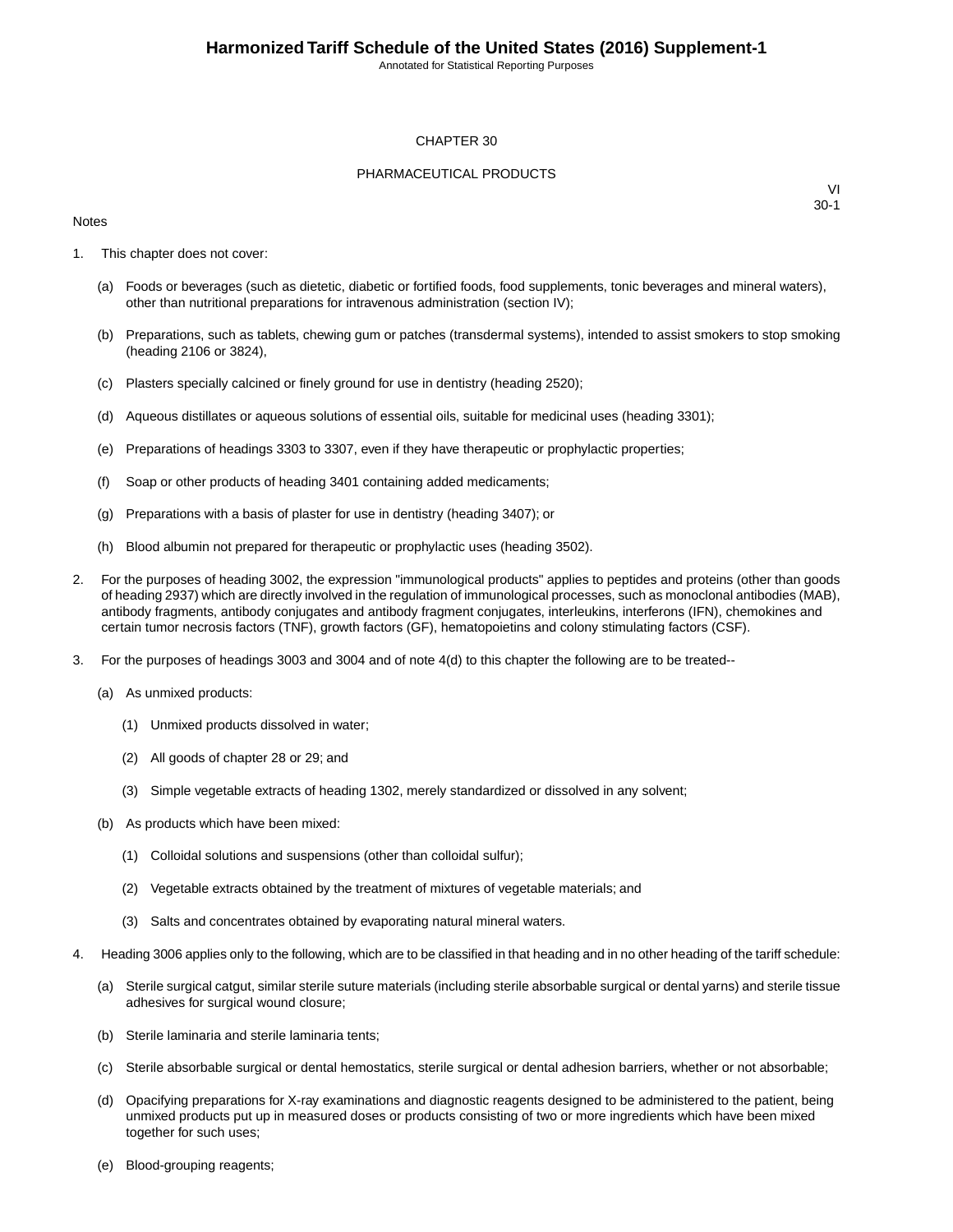Annotated for Statistical Reporting Purposes

Notes (con.) VI 30-2

- (f) Dental cements and other dental fillings; bone reconstruction cements;
- (g) First-aid boxes and kits;
- (h) Chemical contraceptive preparations based on hormones, on other products of heading 2937 or on spermicides;
- (ij) Gel preparations designed to be used in human or veterinary medicine as a lubricant for parts of the body for surgical operations or physical examinations or as a coupling agent between the body and medical instruments;
- (k) Waste pharmaceuticals, that is, pharmaceutical products which are unfit for their original intended purpose, for example, because of expiry of shelf life; and
- (l) Appliances identifiable for ostomy use, that is, colostomy, ileostomy and urostomy pouches cut to shape and their adhesive wafers or faceplates.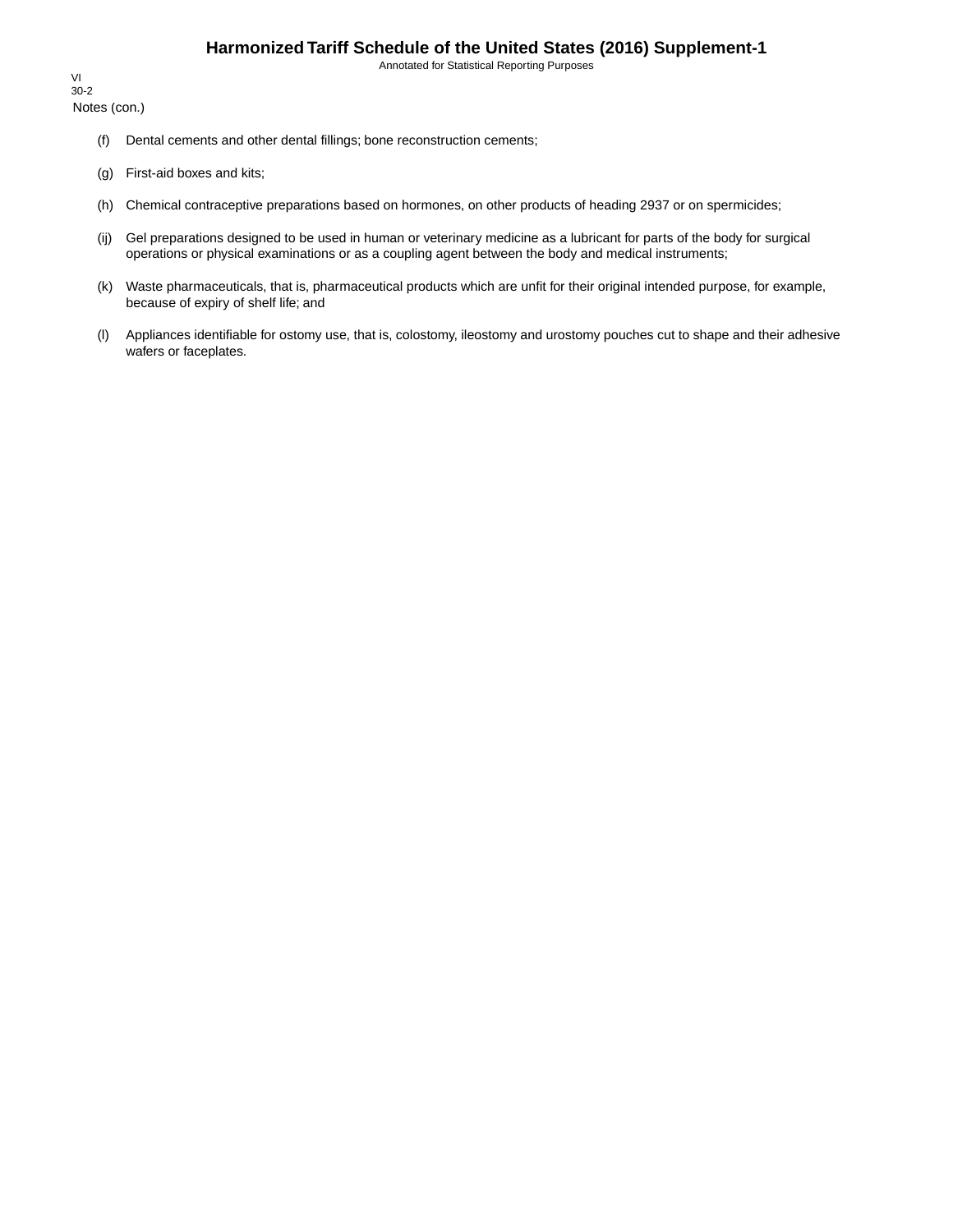Annotated for Statistical Reporting Purposes

| Heading/                 | Stat.       |                                                                                                                                                                                                                                                                                                                                      | Unit           |         | Rates of Duty |      |
|--------------------------|-------------|--------------------------------------------------------------------------------------------------------------------------------------------------------------------------------------------------------------------------------------------------------------------------------------------------------------------------------------|----------------|---------|---------------|------|
| Subheading               | Suf-<br>fix | Article Description                                                                                                                                                                                                                                                                                                                  | οf<br>Quantity | General | 1<br>Special  | 2    |
| 3001                     |             | Glands and other organs for organotherapeutic uses, dried,<br>whether or not powdered; extracts of glands or other organs<br>or of their secretions for organotherapeutic uses; heparin and<br>its salts; other human or animal substances prepared for<br>therapeutic or prophylactic uses, not elsewhere specified or<br>included: |                |         |               |      |
| 3001.20.00 00            |             | Extracts of glands or other organs or of their secretions kg Free                                                                                                                                                                                                                                                                    |                |         |               | 10%  |
| 3001.90.01               |             | Glands and other organs, dried, whether or not<br>powdered:                                                                                                                                                                                                                                                                          |                |         |               | Free |
|                          | 10          |                                                                                                                                                                                                                                                                                                                                      |                |         |               |      |
|                          | 50<br>90    |                                                                                                                                                                                                                                                                                                                                      |                |         |               |      |
| 3002<br>3002.10.02       |             | Human blood; animal blood prepared for therapeutic,<br>prophylactic or diagnostic uses; antisera, other blood fractions<br>and immunological products, whether or not modified or<br>obtained by means of biotechnological processes; vaccines,<br>toxins, cultures of micro-organisms (excluding yeasts) and<br>similar products:   |                |         |               |      |
|                          |             | Antisera, other blood fractions and immunological products,<br>whether or not modified or obtained by means of                                                                                                                                                                                                                       |                |         |               |      |
|                          |             |                                                                                                                                                                                                                                                                                                                                      |                |         |               | Free |
|                          | 10<br>20    | Normal human blood sera, whether or not                                                                                                                                                                                                                                                                                              |                |         |               |      |
|                          |             |                                                                                                                                                                                                                                                                                                                                      |                |         |               |      |
|                          | 30          |                                                                                                                                                                                                                                                                                                                                      |                |         |               |      |
|                          | 40          |                                                                                                                                                                                                                                                                                                                                      |                |         |               |      |
| 3002.20.00               | 90<br>00    |                                                                                                                                                                                                                                                                                                                                      |                |         |               | Free |
| 3002.30.00 00            |             |                                                                                                                                                                                                                                                                                                                                      |                |         |               | Free |
|                          |             |                                                                                                                                                                                                                                                                                                                                      |                |         |               |      |
| 3002.90<br>3002.90.10 00 |             | Other:                                                                                                                                                                                                                                                                                                                               |                |         |               | 25%  |
| 3002.90.51               |             |                                                                                                                                                                                                                                                                                                                                      |                |         |               | Free |
|                          | 10          |                                                                                                                                                                                                                                                                                                                                      |                |         |               |      |
|                          | 20          |                                                                                                                                                                                                                                                                                                                                      |                |         |               |      |
|                          | 50          |                                                                                                                                                                                                                                                                                                                                      |                |         |               |      |
|                          |             |                                                                                                                                                                                                                                                                                                                                      |                |         |               |      |
|                          |             |                                                                                                                                                                                                                                                                                                                                      |                |         |               |      |
|                          |             |                                                                                                                                                                                                                                                                                                                                      |                |         |               |      |
|                          |             |                                                                                                                                                                                                                                                                                                                                      |                |         |               |      |
|                          |             |                                                                                                                                                                                                                                                                                                                                      |                |         |               |      |
|                          |             |                                                                                                                                                                                                                                                                                                                                      |                |         |               |      |
|                          |             |                                                                                                                                                                                                                                                                                                                                      |                |         |               |      |
|                          |             |                                                                                                                                                                                                                                                                                                                                      |                |         |               |      |
|                          |             |                                                                                                                                                                                                                                                                                                                                      |                |         |               |      |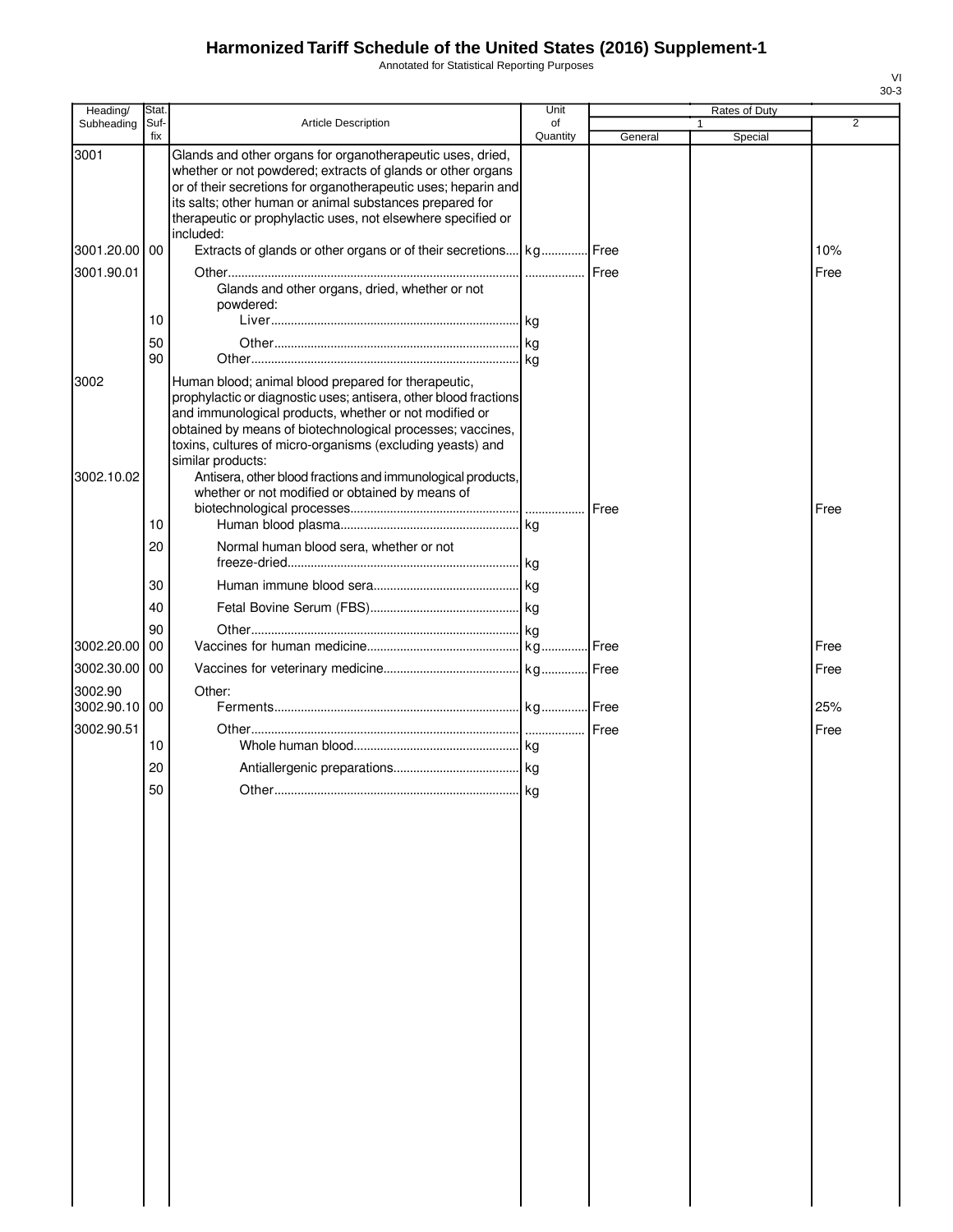Annotated for Statistical Reporting Purposes

| Heading/              | Stat |                                                                                                                                                                                                                                                                                                                 | Unit     |               | Rates of Duty |                             |
|-----------------------|------|-----------------------------------------------------------------------------------------------------------------------------------------------------------------------------------------------------------------------------------------------------------------------------------------------------------------|----------|---------------|---------------|-----------------------------|
| Subheading            | Suf- | <b>Article Description</b>                                                                                                                                                                                                                                                                                      | of       |               |               | $\overline{2}$              |
|                       | fix  |                                                                                                                                                                                                                                                                                                                 | Quantity | General       | Special       |                             |
| 3003<br>3003.10.00 00 |      | Medicaments (excluding goods of heading 3002, 3005 or 3006)<br>consisting of two or more constituents which have been mixed<br>together for therapeutic or prophylactic uses, not put up in<br>measured doses or in forms or packings for retail sale:<br>Containing penicillins or derivatives thereof, with a |          |               |               |                             |
|                       |      | penicillanic acid structure, or streptomycins or their                                                                                                                                                                                                                                                          |          |               |               | $15.4 \text{C/kg} +$<br>49% |
| 3003.20.00            | 00   | Containing hormones or other products of heading 2937                                                                                                                                                                                                                                                           |          |               |               | 25%                         |
| 3003.31.00            | 00   | but not containing antibiotics:                                                                                                                                                                                                                                                                                 |          |               |               | 25%                         |
| 3003.39               |      | Other:                                                                                                                                                                                                                                                                                                          |          |               |               |                             |
| 3003.39.10            | 00   |                                                                                                                                                                                                                                                                                                                 |          |               |               | 25%                         |
| 3003.39.50            | 00   |                                                                                                                                                                                                                                                                                                                 |          |               |               | 30%                         |
| 3003.40.00            | 00   | Containing alkaloids or derivatives thereof but not<br>containing hormones or other products of heading 2937                                                                                                                                                                                                    |          |               |               |                             |
|                       |      |                                                                                                                                                                                                                                                                                                                 |          |               |               | 25%                         |
| 3003.90.00            | 00   |                                                                                                                                                                                                                                                                                                                 |          |               |               | 30%                         |
| 3004                  |      | Medicaments (excluding goods of heading 3002, 3005 or 3006)<br>consisting of mixed or unmixed products for therapeutic or<br>prophylactic uses, put up in measured doses (including those                                                                                                                       |          |               |               |                             |
| 3004.10               |      | in the form of transdermal administration systems) or in forms<br>or packings for retail sale:<br>Containing penicillins or derivatives thereof, with a                                                                                                                                                         |          |               |               |                             |
|                       |      | penicillanic acid structure, or streptomycins or their<br>derivatives:                                                                                                                                                                                                                                          |          |               |               |                             |
| 3004.10.10            |      |                                                                                                                                                                                                                                                                                                                 |          |               |               | $15.4 \text{C/kg} +$<br>49% |
|                       | 10   | Other:                                                                                                                                                                                                                                                                                                          |          |               |               |                             |
|                       | 20   |                                                                                                                                                                                                                                                                                                                 |          |               |               |                             |
| 3004.10.50            | 45   |                                                                                                                                                                                                                                                                                                                 |          | <b>I</b> Free |               | $15.4 \text{C/kg} +$<br>45% |
|                       | 10   | Other:                                                                                                                                                                                                                                                                                                          |          |               |               |                             |
|                       | 45   |                                                                                                                                                                                                                                                                                                                 |          |               |               |                             |
|                       | 60   |                                                                                                                                                                                                                                                                                                                 |          |               |               |                             |
| 3004.20.00            |      |                                                                                                                                                                                                                                                                                                                 |          | <b>I</b> Free |               | 25%                         |
|                       | 10   | Other:                                                                                                                                                                                                                                                                                                          |          |               |               |                             |
|                       | 20   | Erythromycin, singles or in combination with other                                                                                                                                                                                                                                                              | .lkg     |               |               |                             |
|                       | 30   | Tetracycline, singles or in combination with other                                                                                                                                                                                                                                                              |          |               |               |                             |
|                       | 60   |                                                                                                                                                                                                                                                                                                                 |          |               |               |                             |
|                       |      |                                                                                                                                                                                                                                                                                                                 |          |               |               |                             |
|                       |      |                                                                                                                                                                                                                                                                                                                 |          |               |               |                             |
|                       |      |                                                                                                                                                                                                                                                                                                                 |          |               |               |                             |
|                       |      |                                                                                                                                                                                                                                                                                                                 |          |               |               |                             |
|                       |      |                                                                                                                                                                                                                                                                                                                 |          |               |               |                             |
|                       |      |                                                                                                                                                                                                                                                                                                                 |          |               |               |                             |
|                       |      |                                                                                                                                                                                                                                                                                                                 |          |               |               |                             |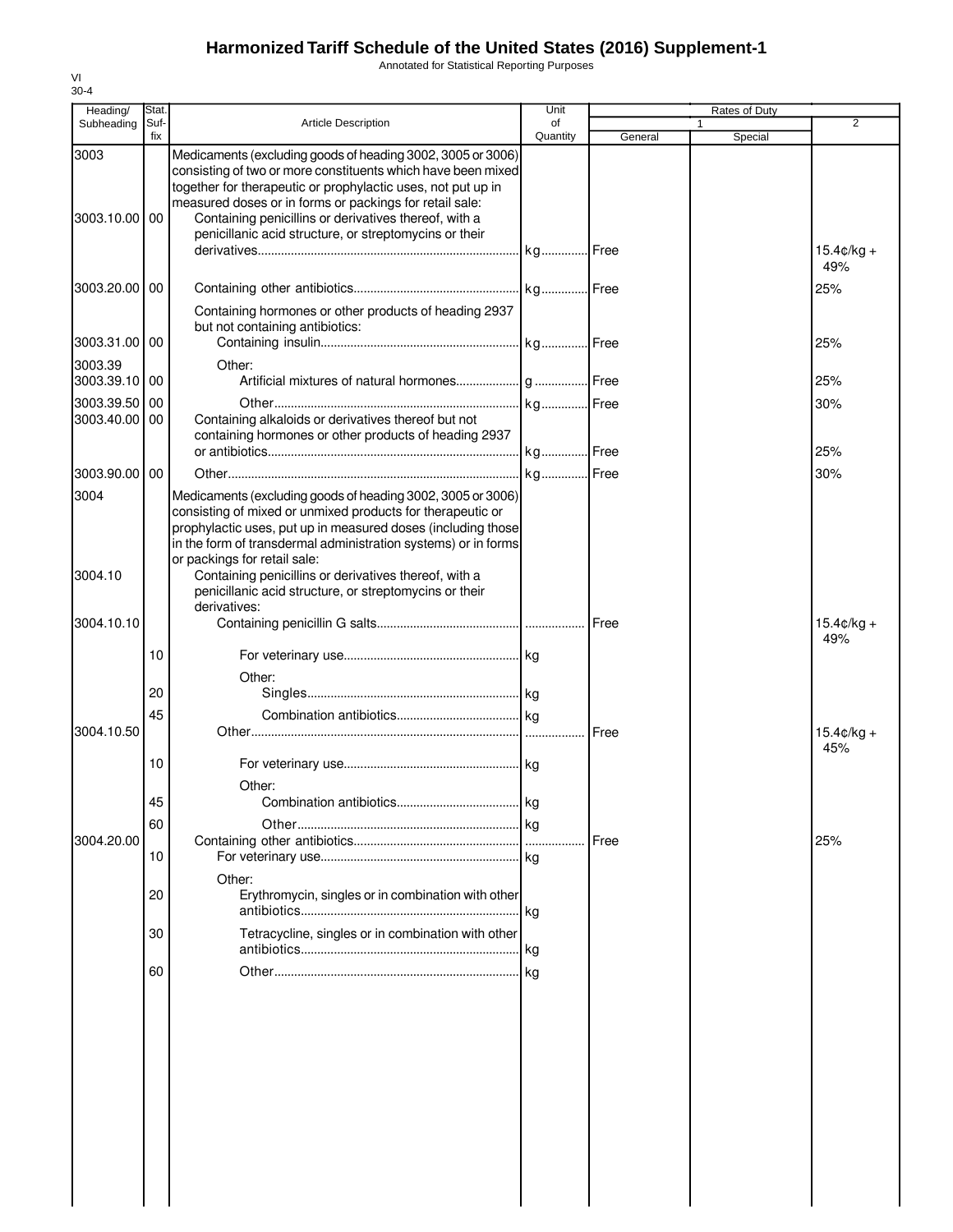Annotated for Statistical Reporting Purposes

| Heading/      | Stat.       |                                                                                                                                                                                                                                                                                                                                                                                                | Unit           |             | Rates of Duty |                             |
|---------------|-------------|------------------------------------------------------------------------------------------------------------------------------------------------------------------------------------------------------------------------------------------------------------------------------------------------------------------------------------------------------------------------------------------------|----------------|-------------|---------------|-----------------------------|
| Subheading    | Suf-<br>fix | <b>Article Description</b>                                                                                                                                                                                                                                                                                                                                                                     | of<br>Quantity | General     | 1<br>Special  | $\overline{2}$              |
| 3004 (con.)   |             | Medicaments (excluding goods of heading 3002, 3005 or 3006)<br>consisting of mixed or unmixed products for therapeutic or<br>prophylactic uses, put up in measured doses (including those<br>in the form of transdermal administration systems) or in forms<br>or packings for retail sale: (con.)<br>Containing hormones or other products of heading 2937<br>but not containing antibiotics: |                |             |               |                             |
| 3004.31.00 00 |             |                                                                                                                                                                                                                                                                                                                                                                                                |                |             |               | 25%                         |
| 3004.32.00 00 |             | Containing corticosteroid hormones, their derivatives                                                                                                                                                                                                                                                                                                                                          |                |             |               | 25%                         |
| 3004.39.00    | 10          |                                                                                                                                                                                                                                                                                                                                                                                                |                |             |               | 25%                         |
|               | 50          |                                                                                                                                                                                                                                                                                                                                                                                                |                |             |               |                             |
| 3004.40.00    |             | Containing alkaloids or derivatives thereof but not<br>containing hormones, other products of heading 2937 or                                                                                                                                                                                                                                                                                  | .              | <b>Free</b> |               | 25%                         |
|               | 05          |                                                                                                                                                                                                                                                                                                                                                                                                |                |             |               |                             |
|               | 10          | Other:                                                                                                                                                                                                                                                                                                                                                                                         |                |             |               |                             |
|               | 20          | Medicaments primarily affecting the central<br>nervous system:                                                                                                                                                                                                                                                                                                                                 |                |             |               |                             |
|               | 30          | Anticonvulsants, hypnotics, and sedatives kg<br>Antidepressants, tranquilizers and other                                                                                                                                                                                                                                                                                                       |                |             |               |                             |
|               |             |                                                                                                                                                                                                                                                                                                                                                                                                |                |             |               |                             |
|               | 40          |                                                                                                                                                                                                                                                                                                                                                                                                |                |             |               |                             |
|               | 50          | Dermatological agents and local anesthetics kg                                                                                                                                                                                                                                                                                                                                                 |                |             |               |                             |
|               | 60          | Medicaments primarily affecting the eyes, ears or                                                                                                                                                                                                                                                                                                                                              |                |             |               |                             |
| 3004.50       | 70          | Other medicaments containing vitamins or other products<br>of heading 2936:<br>Containing vitamins synthesized wholly or in part from<br>aromatic or modified aromatic industrial organic<br>compounds:                                                                                                                                                                                        |                |             |               |                             |
| 3004.50.10 00 |             |                                                                                                                                                                                                                                                                                                                                                                                                |                |             |               | $15.4c/kq +$<br>62%         |
| 3004.50.20 00 |             | Vitamin B.                                                                                                                                                                                                                                                                                                                                                                                     | kg Free        |             |               | $15.4$ ¢/kg +<br>145.5%     |
| 3004.50.30 00 |             |                                                                                                                                                                                                                                                                                                                                                                                                |                |             |               | $15.4¢/kg +$<br>63.5%       |
| 3004.50.40 00 |             |                                                                                                                                                                                                                                                                                                                                                                                                |                |             |               | $15.4 \text{c/kg} +$<br>49% |
| 3004.50.50    | 05          | Other:                                                                                                                                                                                                                                                                                                                                                                                         |                |             |               | 25%                         |
|               | 10          | Single vitamins<br>Combined with minerals or other                                                                                                                                                                                                                                                                                                                                             |                |             |               |                             |
|               | 20          |                                                                                                                                                                                                                                                                                                                                                                                                |                |             |               |                             |
|               | 30          | Multiple vitamins:<br>Combined with minerals or other                                                                                                                                                                                                                                                                                                                                          |                |             |               |                             |
|               |             |                                                                                                                                                                                                                                                                                                                                                                                                |                |             |               |                             |
|               | 40          |                                                                                                                                                                                                                                                                                                                                                                                                |                |             |               |                             |
|               |             |                                                                                                                                                                                                                                                                                                                                                                                                |                |             |               |                             |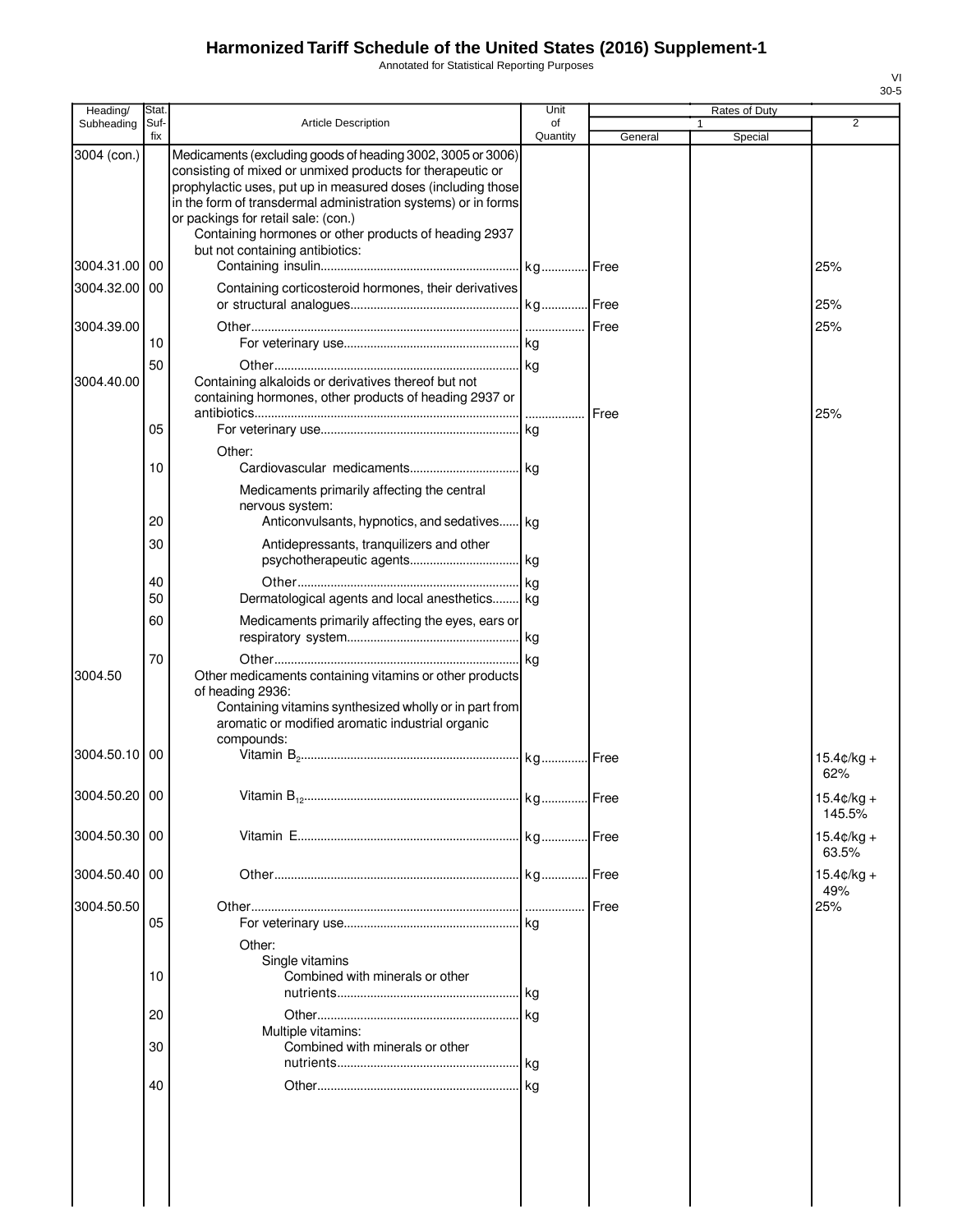Annotated for Statistical Reporting Purposes

| Heading/              | Stat.       |                                                                                                                                                                                                                                                                                                    | Unit           |         | Rates of Duty |                |
|-----------------------|-------------|----------------------------------------------------------------------------------------------------------------------------------------------------------------------------------------------------------------------------------------------------------------------------------------------------|----------------|---------|---------------|----------------|
| Subheading            | Suf-<br>fix | <b>Article Description</b>                                                                                                                                                                                                                                                                         | of<br>Quantity | General | Special       | $\overline{2}$ |
| 3004 (con.)           |             | Medicaments (excluding goods of heading 3002, 3005 or 3006)<br>consisting of mixed or unmixed products for therapeutic or<br>prophylactic uses, put up in measured doses (including those<br>in the form of transdermal administration systems) or in forms<br>or packings for retail sale: (con.) |                |         |               |                |
| 3004.90<br>3004.90.10 | 00          | Other:<br>Containing antigens or hyaluronic acid or its sodium                                                                                                                                                                                                                                     |                |         |               |                |
| 3004.90.91            |             |                                                                                                                                                                                                                                                                                                    |                |         |               | Free<br>30%    |
|                       | 03          |                                                                                                                                                                                                                                                                                                    |                |         |               |                |
|                       |             | Other:                                                                                                                                                                                                                                                                                             |                |         |               |                |
|                       | 05          | Anti-infective medicaments:                                                                                                                                                                                                                                                                        |                |         |               |                |
|                       | 10          |                                                                                                                                                                                                                                                                                                    |                |         |               |                |
|                       | 15          | Antineoplastic and immunosuppressive                                                                                                                                                                                                                                                               |                |         |               |                |
|                       |             |                                                                                                                                                                                                                                                                                                    | <b>kg</b>      |         |               |                |
|                       | 20          | Cardiovascular medicaments                                                                                                                                                                                                                                                                         | kg             |         |               |                |
|                       | 22          | Medicaments primarily affecting the central<br>nervous system:<br>Analgesics, antipyretics and nonhormonal<br>anti-inflammatory agents:                                                                                                                                                            |                |         |               |                |
|                       | 24          |                                                                                                                                                                                                                                                                                                    |                |         |               |                |
|                       | 26          | Tolmetin sodium (anhydrous) kg                                                                                                                                                                                                                                                                     |                |         |               |                |
|                       | 28          |                                                                                                                                                                                                                                                                                                    | kg             |         |               |                |
|                       | 30          | Anticonvulsants, hypnotics and                                                                                                                                                                                                                                                                     |                |         |               |                |
|                       |             |                                                                                                                                                                                                                                                                                                    |                |         |               |                |
|                       | 35          | Antidepressants, tranquilizers, and other<br>psychotherapeutic agents                                                                                                                                                                                                                              | .lkg           |         |               |                |
|                       | 40          |                                                                                                                                                                                                                                                                                                    |                |         |               |                |
|                       | 45          | Dermatological agents and local                                                                                                                                                                                                                                                                    |                |         |               |                |
|                       |             | Medicaments primarily affecting the digestive<br>system:                                                                                                                                                                                                                                           |                |         |               |                |
|                       | 50          |                                                                                                                                                                                                                                                                                                    |                |         |               |                |
|                       | 55          |                                                                                                                                                                                                                                                                                                    |                |         |               |                |
|                       | 60          | Preparations primarily affecting the electrolytic,<br>caloric or water balance:                                                                                                                                                                                                                    | kg             |         |               |                |
|                       | 65          |                                                                                                                                                                                                                                                                                                    | l kg           |         |               |                |
|                       | 70          |                                                                                                                                                                                                                                                                                                    |                |         |               |                |
|                       | 76          | Medicaments primarily affecting the eyes, ears<br>or respiratory system:                                                                                                                                                                                                                           |                |         |               |                |
|                       |             | Other:                                                                                                                                                                                                                                                                                             |                |         |               |                |
|                       | 80          |                                                                                                                                                                                                                                                                                                    |                |         |               |                |
|                       | 85<br>90    |                                                                                                                                                                                                                                                                                                    | kg             |         |               |                |
|                       |             |                                                                                                                                                                                                                                                                                                    |                |         |               |                |
|                       |             |                                                                                                                                                                                                                                                                                                    |                |         |               |                |
|                       |             |                                                                                                                                                                                                                                                                                                    |                |         |               |                |
|                       |             |                                                                                                                                                                                                                                                                                                    |                |         |               |                |